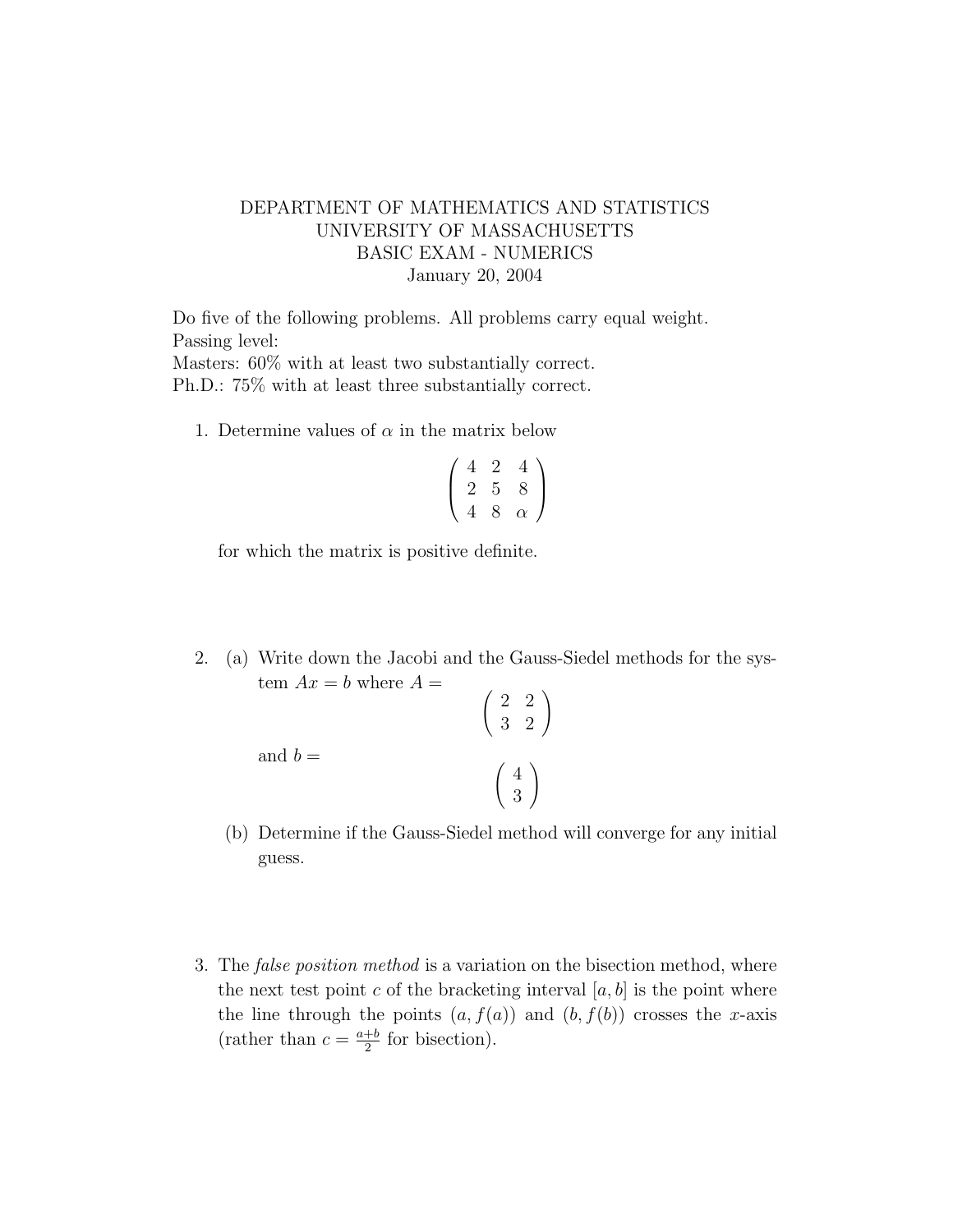- (a) Write down the algorithm for a general function in detail.
- (b) Compare this method to the secant method. Give an example showing that this is different from the secant method (no need to give  $f$ , a picture with a few words should do).
- 4. We want to approximate

$$
\int_0^2 f(x)x^2 dx
$$

by a rule of the form

 $af(b).$ 

Find a and b so that the method is exact for as many polynomials as possible. Also find the error term.

5. For the trapezoidal rule (denoted by  $I<sup>T</sup>$ ) for evaluating

$$
I = \int_{a}^{b} f(x) \, dx,
$$

we have the asymptotic error formula

$$
I^T = I + C_1 h^2 + O(h^4),
$$

and for the midpoint formula  $I^M$ , we have

$$
I^M = I + C_2 h^2 + O(h^4),
$$

where  $C_1$  and  $C_2$  are constants. Using these results, obtain a new numerical integration formula  $\tilde{I}$  combining  $I^T$  and  $I^M$  with a higher order of convergence. Write out the weights to the new formula  $\tilde{I}$ .